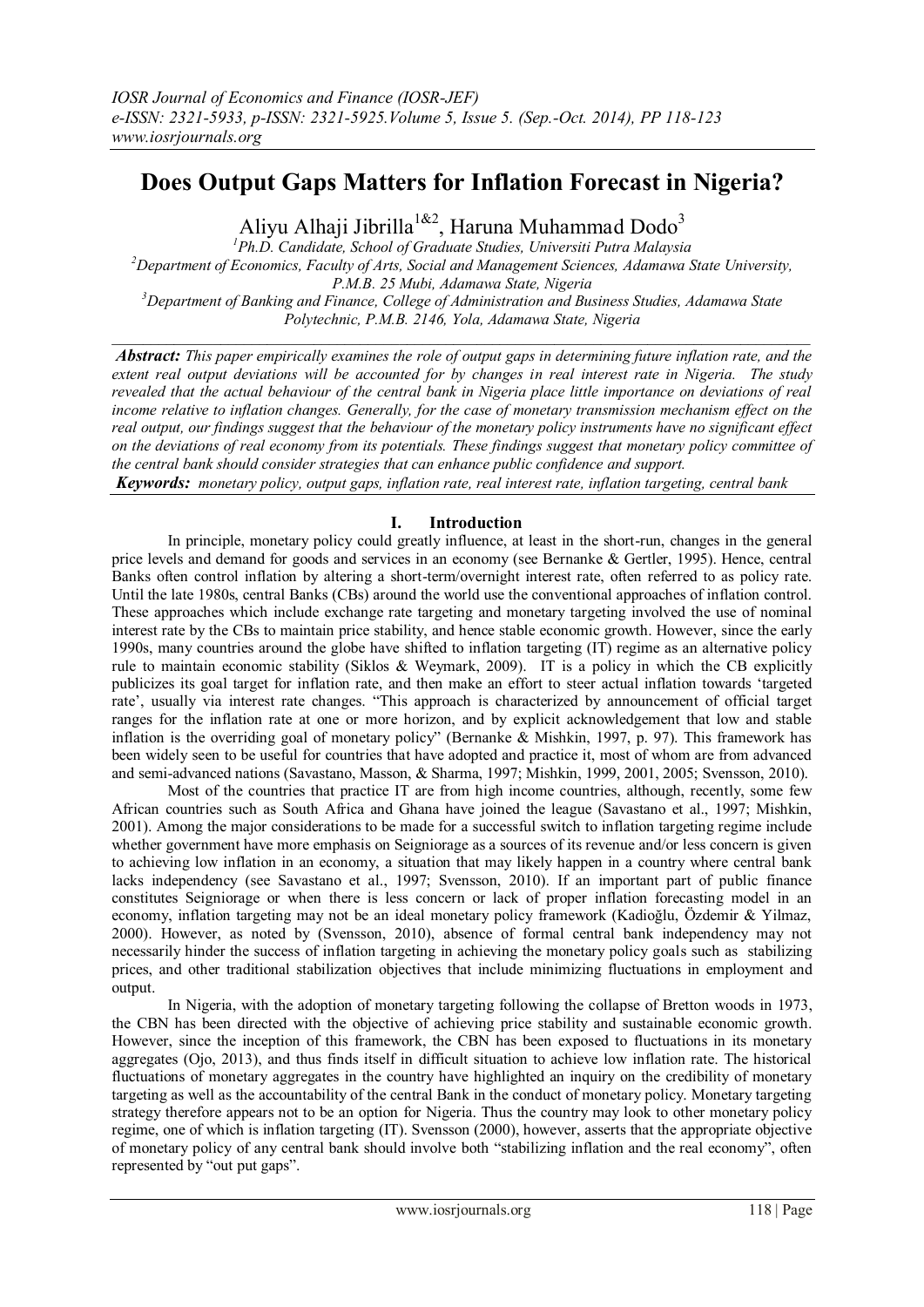In this paper, given the Svensson"s claim, and as well, reflecting to the central bank"s consideration to shift its monetary policy strategy to full fledge inflation targeting (see Ojo, 2013), we want to increase public understanding of the central bank"s behaviour with regard to the conduct of monetary policy. In particular, our main goal is to evaluate how central bank of Nigeria practically reacts to both inflation changes and output deviations. To achieve this goal similar to Rudebusch and Svensson (1999), we use lose function inflation targeting model that involve minimizing deviations of actual inflation from the projected inflation rate or explicit inflation target. Our study also intent to evaluate the extent to which output deviations can provide a practical guide for inflation forecasting in the country. Our models as in Rudebusch and Svensson focus on monetary policy rate as the central bank "operating target" or policy instrument (assuming no direct effect of monetary aggregates). The model is also specified in terms of deviations from potential output from trends (often referred to as "output gaps"). In addition, the model includes Philips curve with "autoregressive expectations" in line with "natural rate hypothesis", which is based on the proposition that money growth rate has long-run neutral effect on the unemployment rate, irrespective of inflation rate (see for example, Cross, 1995; Salemi, 1999).The rest of the paper is organized as follows: the next section briefly reviews monetary policy experience in Nigeria; section 3 expresses empirical models,; section 4 describes estimation method and data; section 5 presents and discusses the empirical findings and; finally, section 6 concludes.

## **II. Brief Experience Of Monetary Policy Frameworks In Nigeria**

Since its inception in 1958, the dominant strategies used by the central bank of Nigeria in the conduct of monetary policy were exchange rate targeting (or exchange rate peg) and monetary targeting. Before the failure of Bretton Woods's system in 1973, the key strategy used by the central bank of Nigeria (CBN) in the implementation of its monetary policy was the exchange rate targeting relative to the British pound, which was the anchored currency for the Nigerian pound. However, following the breakdown of the parity between Nigerian pound and that of British due to depreciation of the British pound in the late sixties (60s), the new Nigerian currency (the naira) was pegged to American dollar as its "anchor currency" (Ojo, 2013). Then in 1970, in response to the demolishing of Bretton Woods, monetary targeting has been the CBN"s policy strategy (CBN, 2011a).

Monetary targeting regime usually entails using monetary aggregates as an intermediate target (Mishkin, 2005). It contains three components that include dependence on information conveyed by monetary aggregates for the conduct of monetary policy; target declaration for monetary aggregates; and some degree of central bank accountability that can prevent regular and substantial deviation from the monetary targets (Mishkin, 2001). Following for example, the United States Federal Reserve Bank and the Bank of England, the central Bank of Nigeria responded to rising inflation and introduced monetary targeting in 1974. Under this policy, the CBN targets the growth in money supply, mainly to ensure long-term stability of domestic prices and external balance (CBN, 2011a, 2011c).

However, it appears that this change in CBN"s policy approach did not produce the desired results for goal variables such as inflation and sustainable income growth. For example, through the periods of 2000-2009, the central bank of Nigeria could not restrain fluctuations in all the monetary aggregates. During these periods, although, it was only in 2004 that the CBN missed its growth targets of broad money (M2) and narrow money (M1) supply respectively, the net domestic credit in the year 2000, 2002 and 2004-2005 were below the Bank"s targets. A similar pattern was recorded for credit to private sector in 2002, 2003 and 2009 (Ojo, 2013). In addition, it has also been noted for the period of 1996 to 2006 by Mordi (2008) and Uchendu (2008) in Ojo (2013) that the velocities of both base and broad money have recorded wide fluctuations. This may suggest that monetary aggregates could not be a useful guide for the conduct of monetary policy in Nigeria. Thus, under this circumstance, monetary policy will not guarantee inflation expectations and stable growth in income, thereby undermining the assessment of the CNB's accountability (see, Mishkin, 2001). In addition, according to Mishkin (2001), "an unreliable relationship between monetary aggregates and goal variables makes it difficult for monetary targeting to serve as a communications device that increases the transparency of monetary policy and makes the central bank accountable to the public"(p. 8).

Given the above situation, one wonders what would be an ideal monetary policy framework for the central bank of Nigeria. The subsequent sections of this study are devoted towards providing useful guide for future monetary policy strategy in the country.

#### **III. Empirical Models**

Following Rudebusch and Svensson (1999) and Gerlach and Smets (1999) among others, we specify the following linear inflation forecasting and output gaps models

$$
\pi_{t+1} = \alpha_0 + \sum_{i=1}^n \alpha_i \pi_{t+1-i} + \beta_1 y_t^* + \varepsilon_{t+1}^\pi,
$$
\n(1)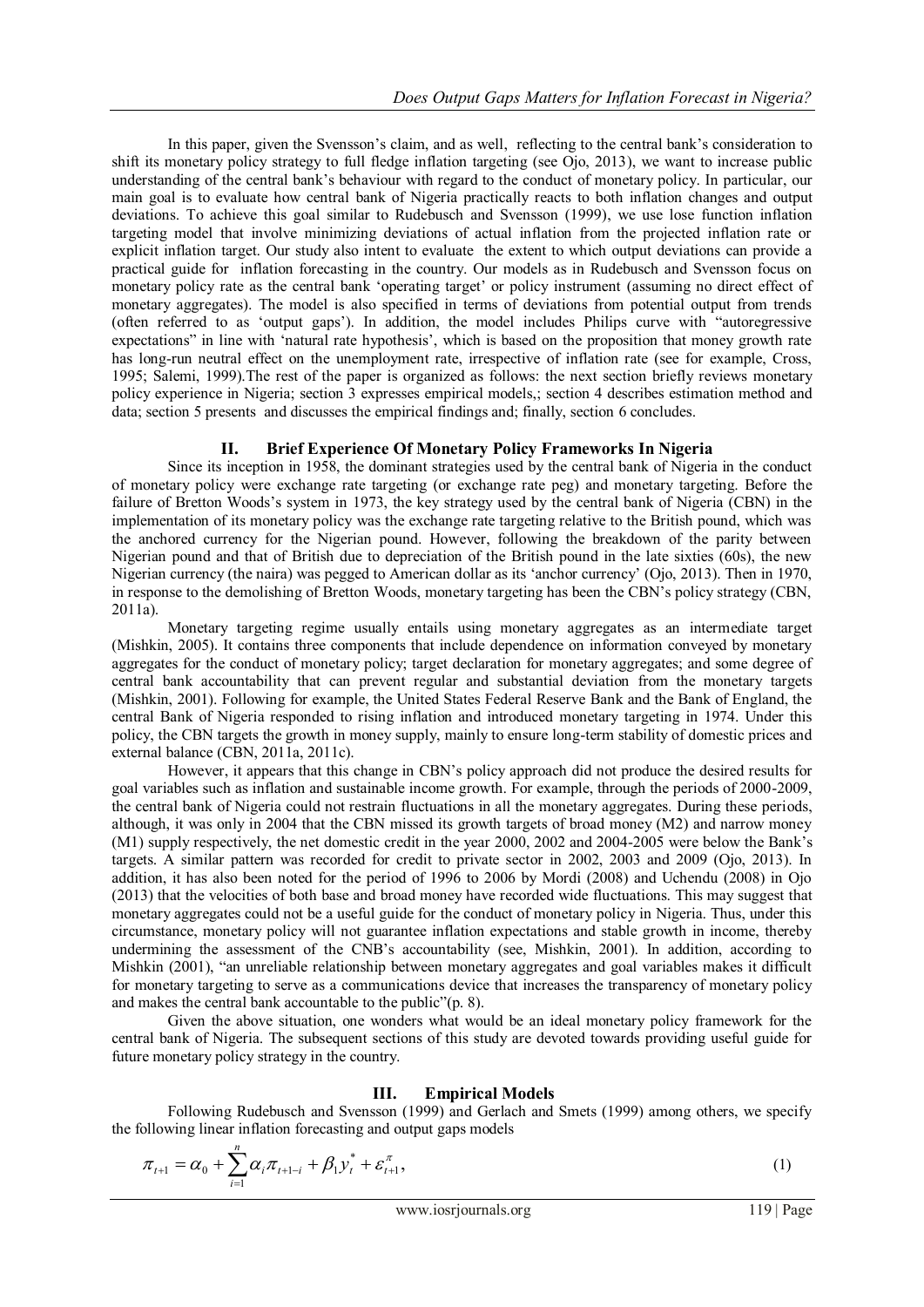$$
y_{t+1}^* = \sum_{i=1}^m \beta_{1+i} y_{t+1-i}^* - \beta_{M+1} (i_t - \overline{\pi}) + \varepsilon_{t+1}^{y^*},
$$
\n(2)

Where,  $\pi_t$  denotes year on year inflation rate, based on consumer price index 1995. i<sub>t</sub> represents average annual central bank policy rate (average nominal interest rate), such that  $(i_t - \overline{\pi})$  represents Nigerian real interest rate for the period under review, *y\** is the log of gaps between the real GDP and the unobserved potential real GDP,  $n$  and  $m$  represent the number of lags of inflation and to a lagged output gaps<sup>1</sup> respectively.  $\epsilon^{\pi}$  and  $\epsilon^{y*}$  are independently and identically distributed shocks with zero mean(s) and constant variance(es). The inclusion of output gaps in the model is based on the assumption that it should contain information which regards to future inflation (see Razzak & Dennis, 1999).

Equation (1) represents how inflation relates to its own lag(s) and to a lagged output gaps. The lagged or lags of inflation represent(s) 'inflation expectations'. Equation (2), on the other hand, shows how output gaps relates to its own lags and to difference between average central bank policy rate and average annual inflation rate, which represents monetary transmission mechanism<sup>2</sup>.

## **IV. Estimation Method And Data**

Given the time series nature of our data, we employ ordinary least square (OLS) to estimate eqns. (1  $\&$ 2). However, before the estimations, we start with determining the integrating order of our series variables. Accordingly, we perform stationarity tests using Augmented Dickey-Fuller (ADF) and Philips Perron unit root tests. This is followed by cointegration test using Eagle granger, which is based on two step procedures that involves estimating the long-run equilibrium equation  $1& 2$  whose residuals will then be estimated to establish long-run equilibrium between cointegrated series. This involve estimating (3) which focus on the estimates of  $\rho$  and  $\varpi$ .

$$
\Delta \hat{\varepsilon}_t = \rho \hat{\varepsilon}_{t-1} + \sum_{i=1}^p \varpi_i \Delta \hat{\varepsilon}_{t-j} + v_t
$$
\n(3)

The null hypothesis of no cointegration is specified as:  $\rho = 0$ . Rejecting this null hypothesis implies that the residuals  $\varepsilon$ <sub>i</sub> in equation one is white noise. Eqn. 3 describes how the explained and explanatory variables in equality equal to the short-run consistent with the long-run cointegrating relationship...

Data used in this study are annual time series: average year on year inflation rate, average annual central bank policy rate, and output gaps (proxies by deviation of real GDP from potential GDP) for the period of 1961- 2012. Averages of inflation and central bank policy rates are obtained from the Statistical Bulletin: Golden jubilee edition of the central Bank of Nigeria (CBN, 2008), and the CBN online database<sup>3</sup>. The real GDP variable has been collected from the online database of the world development indicators (WDI) (World Bank, 2013).

## **V. Empirical Findings**

#### *4.1 Unit root and Eagle-Granger cointegration tests*

Following the conventional practice, we conduct stationarity tests on variables of interest. This test results are reported on table 1.

| Table 1. Results of the ADF and PP Unit Root Tests (1961-2012) |                |         |               |  |
|----------------------------------------------------------------|----------------|---------|---------------|--|
| Variable                                                       | ADF test       | PP test |               |  |
| $\pi_{t}$                                                      | $-4.09**[0]$   |         | $-4.08**$ [1] |  |
| $\Delta \pi$                                                   | $-9.09***[0]$  |         | $-9.14***[1]$ |  |
|                                                                | $-.84[0]$      |         | $-1.23[3]$    |  |
| $y_t$                                                          |                |         |               |  |
| $\Delta y_t$                                                   | $-5.06$ ***[0] |         | $-5.01***[3]$ |  |

<sup>1</sup> The series of our output gaps were obtained based on the method advanced by Hodrick-Prescott (1997). The effectiveness of monetary policy transmission mechanism (MPTM) may, however, depend on the structure of an economy. For the case of Nigeria that heavily depends on primary product exports (see Jibrilla, 2010), the MPTM may likely exhibit weaker effect on the real economy.

2 See Rudebusch and Svensson (1999).

1

 $3$  Retrieved on 09/10/2014 from http://www.cenbank.org/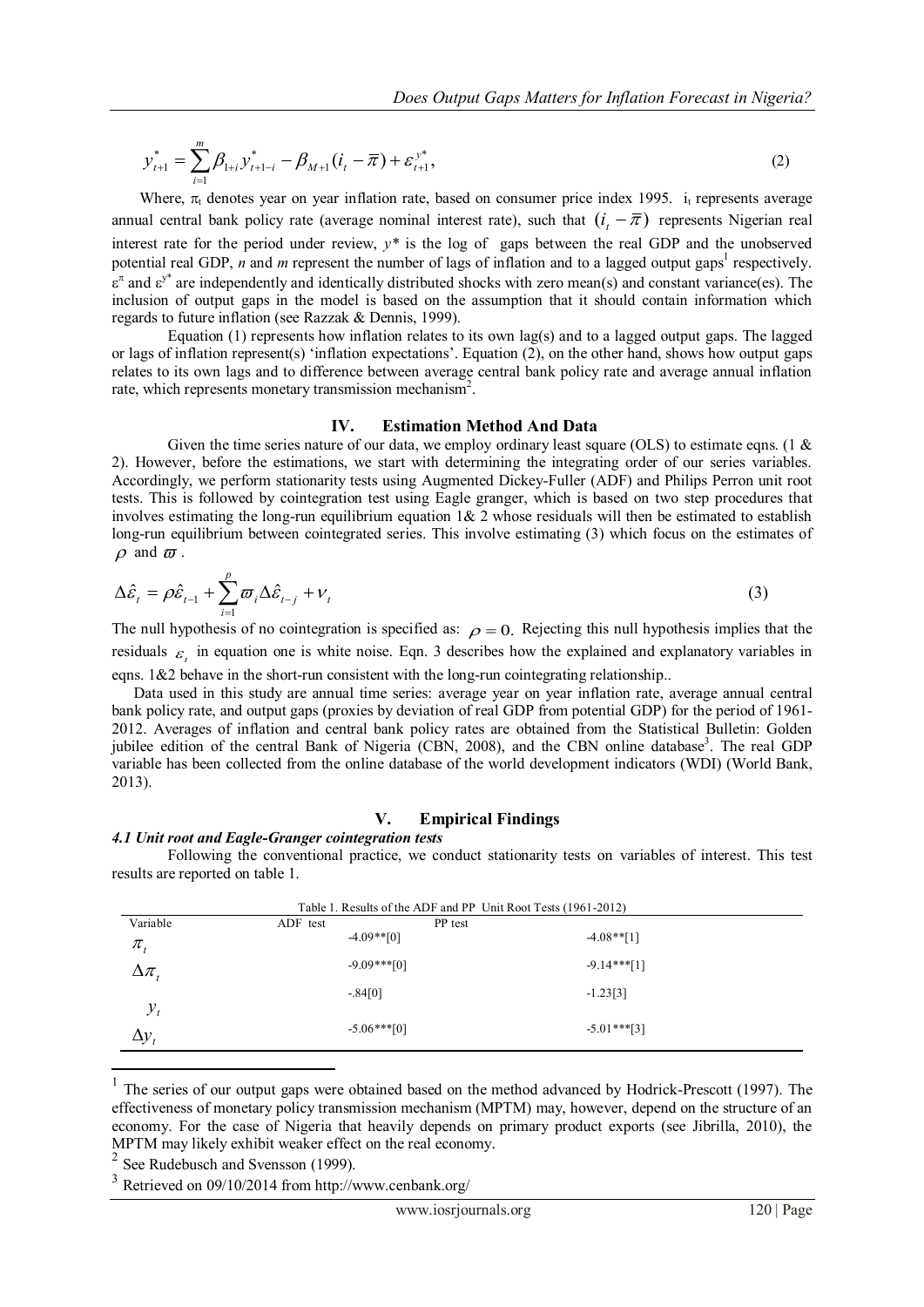|                                   | $-2.53[0]$    | $-2.39[3]$    |  |  |
|-----------------------------------|---------------|---------------|--|--|
|                                   | $-7.50***[1]$ | $-9.56***[3]$ |  |  |
| Eagle-Granger Cointegration tests |               |               |  |  |
| $\rho_1^{\pi}$ -7.058***(-2.615)  |               |               |  |  |
| $\rho_1^{y_t}$ -7.393***(-2.613)  |               |               |  |  |

Note: Numbers in square brackets are lag lengths used in the ADF test (as determined by Schwarz information criteria (SIC)) to remove serial correlation in the residuals, they (numbers in square brackets) represent Newey-West bandwidth. Numbers in parentheses are critical t-statistics. \*\*\* and \*\* denote rejection of the null hypothesis at the 1 and 5 per cent significance levels respectively. . Entries of  $\rho_1^{\pi}$  represents long-run cointegrating relationship between variables in model (1), while entries of  $\rho_1^{\nu_i^*}$  denotes long-run relationships between variables in model (2)

The Augmented Dickey-Fuller (ADF) and Phillips Perron (pp) unit root tests for the null hypothesis of unit root in the series is tested against the alternative hypothesis of stationarity. The results of the unit root tests revealed that except the average inflation rate, both real GDP and nominal interest rate series are non-stationary at their levels. However, the first differences of all the series are statistically significant. Since the unit root tests clearly indicate that all variables are stationary at first difference, that is, I(1), they should therefore appear in the multivariate Eagle Granger (EG) cointegration test. Results from EG cointegration tests indicate long-run and stable relationships among the variables included in both models  $1 \& 2$ . This therefore allows examining the actual long-run relations among our variables of interest.

Due to the fact that the reliability of our findings to draw any inferences will depend on the robustness of the estimated coefficients, we have conducted various diagnostics tests. The residual diagnostics tests for both serial correlation and heteroskedasticity failed to establish any case of departure from the standard assumptions. Moreover, the stability diagnostic test for functional form also shows that the models are correctly specified.

$$
\pi_{t+1} = -16.91 + .56^{\circ} \pi_t + .025 \pi_{t-1} - .066 \pi_{t-2} + .047 \pi_{t-3} + 17.05 \ y_t^* + \mathcal{E}_{t+1}^{\pi},
$$
\n(43.01) (0.149) (0.164) (0.164) (0.145) (28.97)

 $R^2 = 0.30$ , DW = 2.06, LM = 1.714[.424], BPG = 5.998[.306], CH = 3.613[.164], RRT = 3.923[.0544]<sup>5</sup>,

$$
y_{t+1}^{*} = .85 + .85^{a} y_{t}^{*} + .42^{a} y_{t-1}^{*} - .007 (i_{t} - \overline{\pi}) + \varepsilon_{t+1}^{y_{t}^{*}},
$$
\n(5)\n(178)(.132) (.133) (.00)

 $R^2 = 0.49$ , DW = 2.09, LM = 4.153[.125], BPG = 2.196[.533], ARCH = .559[.756], RRT = 3.631[.063]

Estimated results for models  $(1&2)$  are reported in eqns. (4) and (5) respectively. From equation (4), it can be observed that only the first autoregressive inflation parameter is statistically significant in explaining the subsequent inflation rate. The coefficient of the output gaps indicated that deviations of real output from its potential has insignificant effect on subsequent inflation in Nigeria for the period under review. In addition, estimates of eqn. (2) indicate that both the first-order and the second-order autoregressive –coefficients of output gaps are significant in explaining succeeding real out deviation in Nigeria. However, the coefficient of the real interest rate suggests that output gaps are non-sensitive to real domestic interest rate for the period under review.

<sup>&</sup>lt;sup>4</sup> 'a' denotes 1% level of significance

<sup>5</sup> LM is the Breusch-Godfrey LM test for Serial Correlation; BPG is the Breusch-Pagan-Godfrey Heteroskedasticity test; CH is the ARCH Heteroskedasticity test for the ARCH effect; RRT is the Ramsey RESET Test for functional form.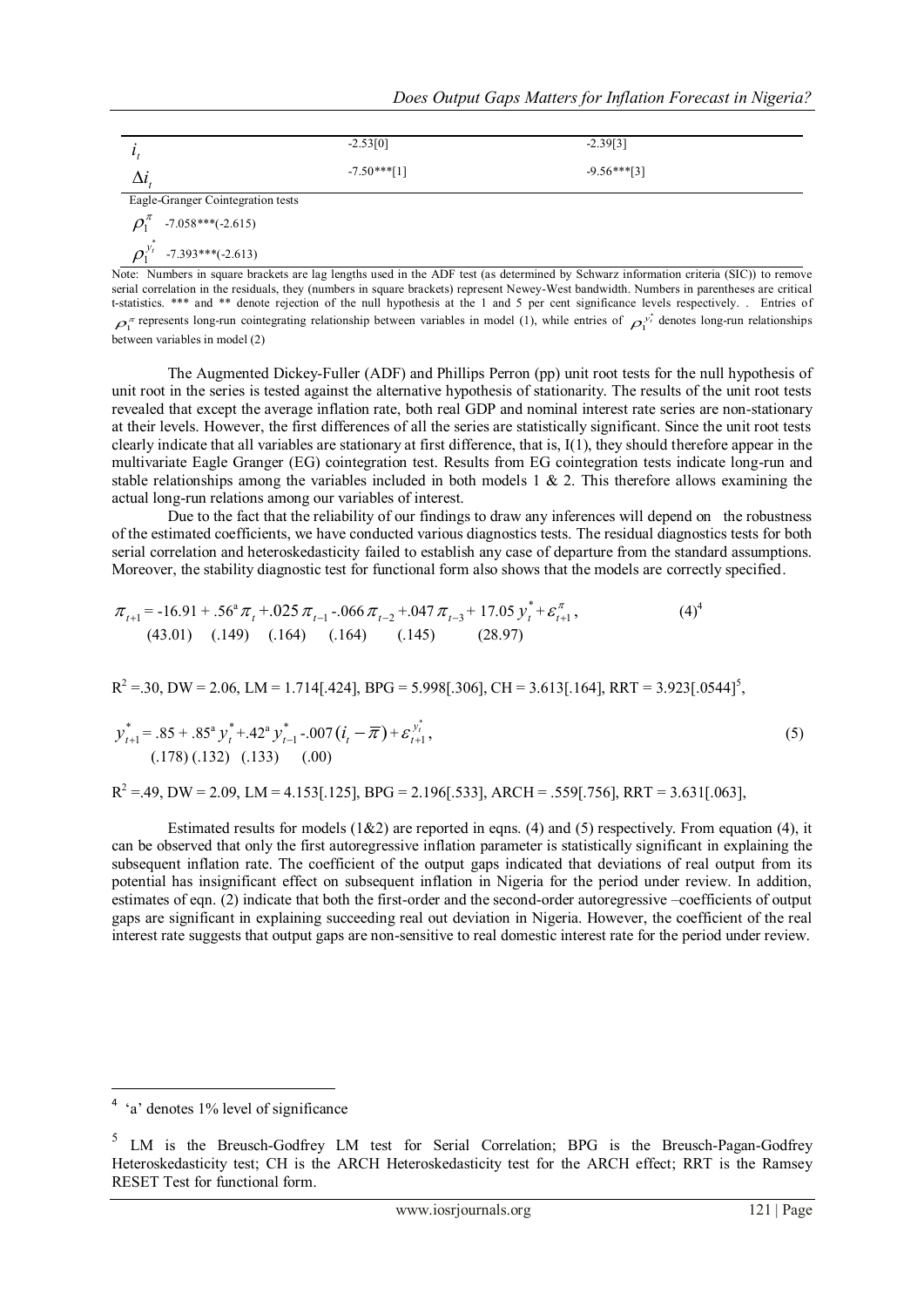

These findings seems to suggest that the central bank"s behaviour is more of "inflation reaction", perhaps, partly to prevent future occurrence of higher inflation rate such as those happen during the Structural Adjustment Programme (SAP) implementation era, particularly, in the late 1980s and early 1990s. During these periods, as can be observed from "Fig." 1, Nigeria recorded its highest historical inflation rates which are likely to be poorly captured by the central bank"s policy rate. In fact, as shown above, central bank"s action in the current period has only significant effect on a year"s term inflation. A likely justification is that the CBN cares more to inflation relative to output deviations and reacts to its deviations. It is also worth noting from the result obtained by the second model (2) that the non-sensitivity of output deviations from changes in real interest rate seems to justify the earlier finding, which indicate likely trade-off between inflation and other monetary policy goals such as output deviations and/or unemployment levels. Although, assessing the transparency of banking system in Nigeria is outside the scope of this study, the inability of the real interest rate to have elasticity effect on real output deviations may imply that monetary policy transmission mechanism in Nigeria have weak effect on the real economy, and may as well be suggestive to inadequate transparency in the banking industry6.

#### **VI. Conclusion And Policy Implications**

This study empirically evaluates whether output gaps significantly influence inflation forecast in Nigeria. Our results provide evidence for non-sensitivity effect of real output deviations on future inflation rate in the country. We also found that the real interest rate, which represents monetary transmission mechanism, has no significant effect on the output gap elasticity.

 These findings have important implications in terms of the Nigerian central bank"s effort towards full fledge inflation targeting. In spite of the perceived achievements recorded by the bank since the late 1990s (as can be observed from figure 1), the central bank monetary policy committee needs to strengthen central bank's operational transparency and accountability. This could be achieved by making public, how macroeconomic policy goals are achieved, and how unexpected macroeconomic shocks affect their policy goals, and as well, how they overcome them. This is particularly important, because through transparency and accountability, CB can gain more public confidence, and hence more support. Not only the government, public should also be consistently provided with information regarding the conduct of monetary policy that has direct effect on their lives, especially on unemployment and inflation issues.

#### **References**

- [1] Adeyemi, B. (2011). Bank failure in Nigeria: a consequence of capital inadequacy, lack of transparency and non-performing loans?. *Banks and Bank Systems*, *6*(1), 99-109.
- [2] Bernanke, B. S., & Gertler, M. (1995). Inside the Black Box: The Credit Channel of Monetary Policy. The Journal of Economic Perspectives, 9(4), 27-48.

- [4] CBN (2008). Statistical Bulletin: Golden jubilee Edition. Central Bank, Abuja, Nigeria.
- [5] CBN (2011a). Understanding monetary policy Series No. 1. Central Bank, Abuja, Nigeria.
- [6] CBN (2011c). Understanding monetary policy Series No. 3. Central Bank, Abuja, Nigeria.

1

<sup>[3]</sup> Bernanke, B. S., & Mishkin, F. S. (1997). Inflation Targeting: A New Framework for Monetary Policy?. The Journal of Economic Perspectives, 11(2), 97-116.

<sup>[7]</sup> Cross, R. (Ed.). (1995). The natural rate of unemployment: reflections on 25 years of the hypothesis. Cambridge University Press.

<sup>&</sup>lt;sup>6</sup> See for example Adeyemi (2011).